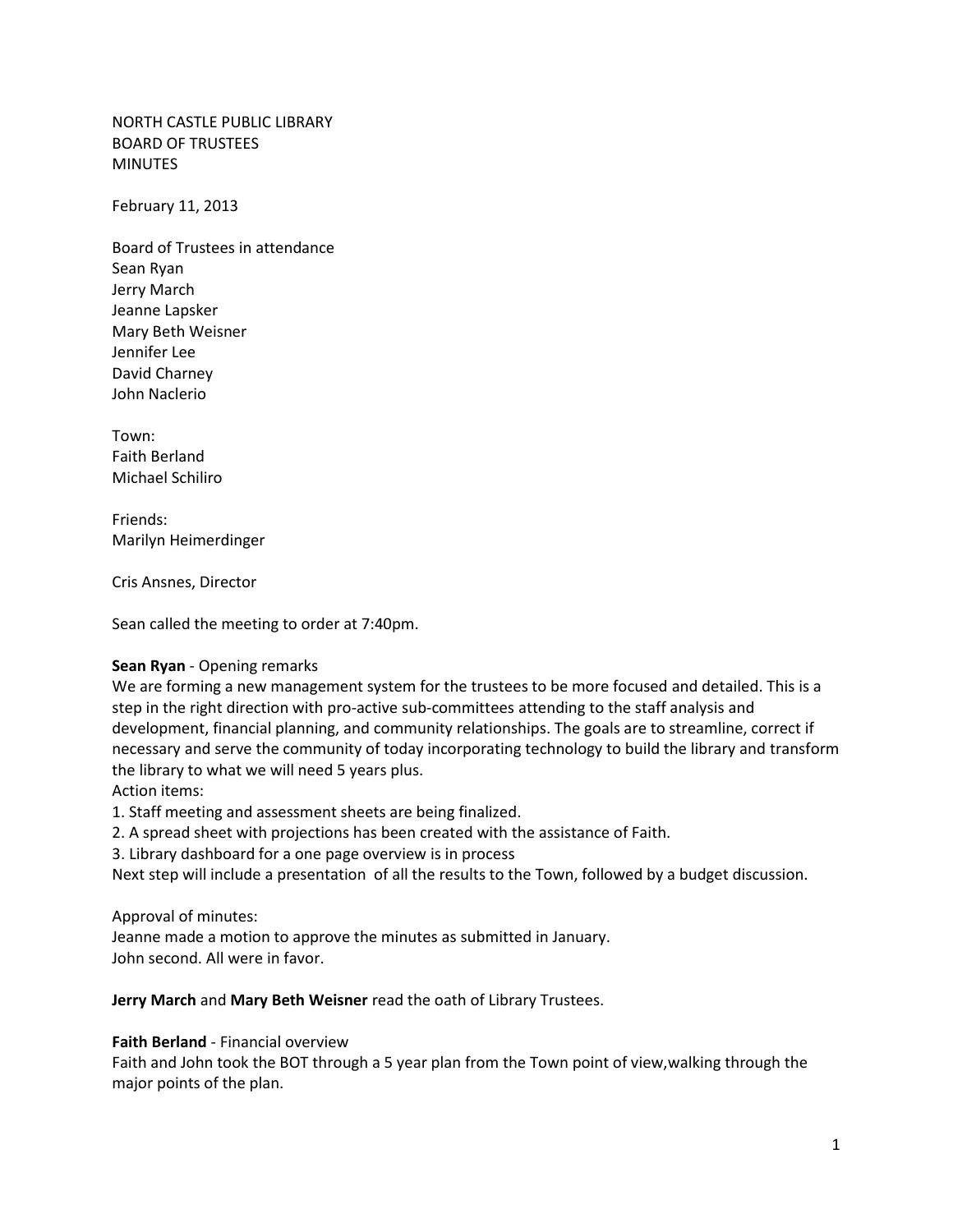This is a live plan - one that will take shape over the course of the plan

itself.There may be changes that occur that we can take advantage of should thy occur. One of the key questions:

Is there a way to streamline the aggregate to find a cost effective way to reduce our budget?

Different business suppliers may offer obvious savings such as phone savings,

materials savings, as well as potential larger scale items. We will need to chip away and be creative to find savings so that our ability to serve the community is not compromised. Technology can be used more widely than it is, etc.

The town is taking a more unified approach to viewing the overall status and Financial means of each department. This will make our communication with the town easier as we look forward.

John asked about potential for any increase in revenue. Cris spoke about tutors who use the space; Do we charge for the use of the library as a work space when this is a public facility? Charging more for the use of Whippoorwill Hall is also an option we will look into. Cris noted this is a position that requires significant time and focus to seek out ways to increase revenue. We do have restrictions from the State as a public municipality against actual fund raising.

Also, with our fund balance, we should look at ways to put the money to use such as higher interest bonds and, capital improvements - using the money to put in an elevator. Faith explained the Town is already looking at moving the money into a new bank with higher interest.

# **David Charney** - Dashboard

David has created a format to view activities and goals of the Library which

offers a view of overall trending to follow different metrics so that we can, as a Board, evaluate the operations quickly. This will not be a numerical value report system, but more an easy way to view actuals and thoughts so that we move forward based on library use and needs. Sean made a few comments:

1. We need to look at the measurement requests and make sure they are applicable to our forward plan.

2. There should be a Staff segment with overall measurement umbrellas.

### **Jeanne Lapsaker** - Staff assessment/analysis

We decided as a group to tailor the assessment sheet more to the library.

This will be a 2 week daily record for each staff member. Jeanne implored a need to not only provide a notation of hours, but a quality assessment of the work.

Staff sheets have been refined beautifully by Edie who has built a structure

that is fluid for the staff. Interruptions are always noted so that we can get a very clear picture of each staff member's day.

Jennifer observed in meeting with the staff in No. White, Cris and Edie present, that we must also understand the quality of the staff training, their assets such as multi-lingual or areas of expertise which creates an interdependent network of people serving the library. Therefore, we will also ask each staff member to write a biography paragraph and potentially a self-analysis to identify ways to streamline their inner operations and find areas that need improvement. Next steps -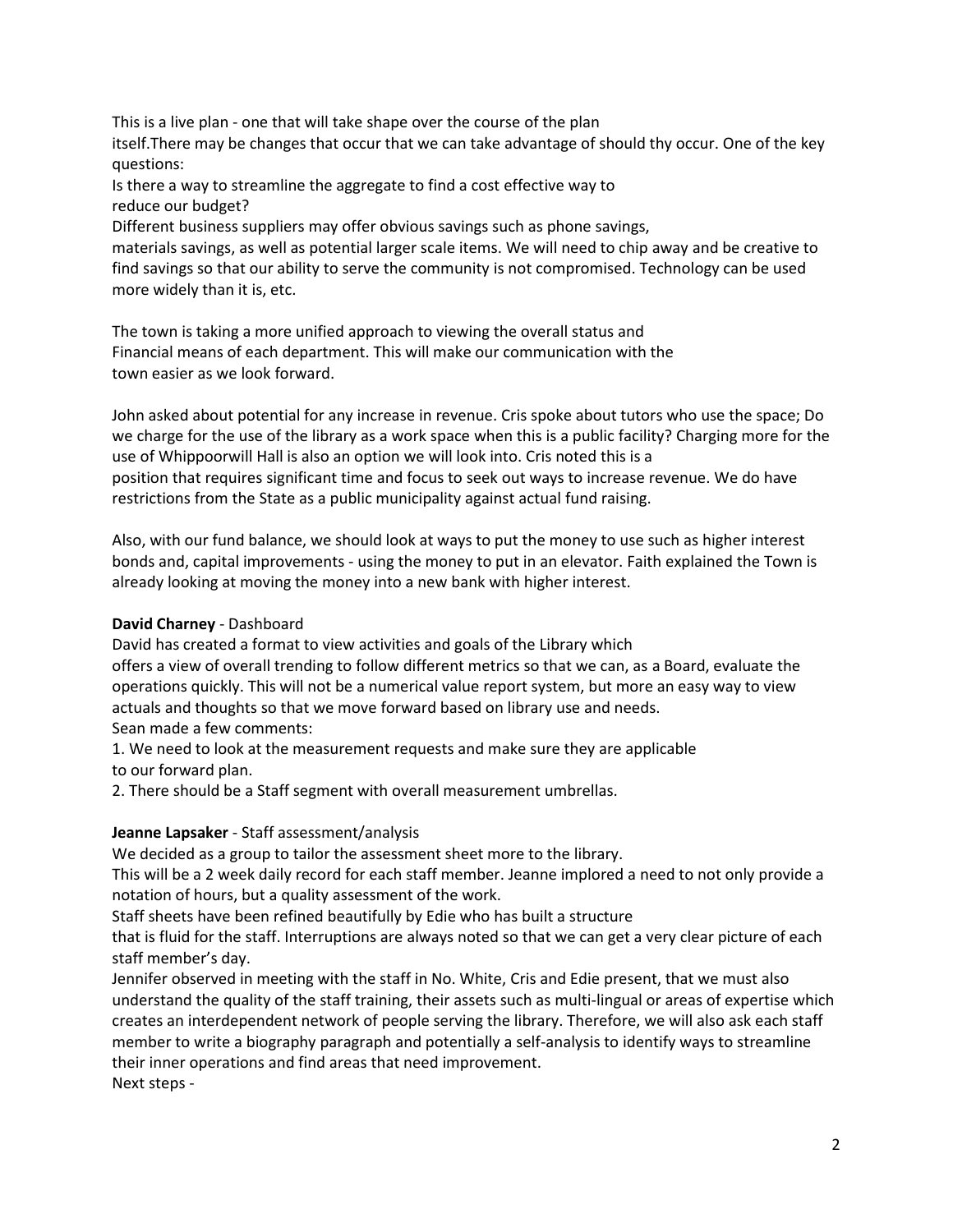Looking at the sheets and figuring out what codes to use for each category, as well as suggesting Feb 25th as the start date. Mike Schiliro brought up if there is a way to track the phone call and the nature of the calls, noting that if there is a trend, or repetitious questions, we offer a FAQ section on the library web site.

**Scott Stopnik** has submitted his application to join the Board. We are excited to include him on the Board and hope to have the Town appoint him within the next 2 weeks.

**Warrant No. 2** for \$59,390.13 was dispersed and big ticket items were discussed. Jeanne made a motion to approve Warrant No. 2 as submitted. Jerry second. All were in favor.

### **Director's Report: Cris Ansnes**

Thanks to the Town for their support in the snow Storm of Feb. 8th and the libraries were open by 12:05 Saturday.

Pricing is being collected to install the television screens at the circulation desks and the other 3 larger. Shelving was delivered and will be installed Feb 12. Library items in storage will return asap.

The panic buttons were installed - 7 total at Armonk. 2 in WH and others spread around the library. In the circulation area, there may be a problem with the air vent installation - framing wasn't completed properly. The job has been added to a punch list.

We need to post minutes and the agenda on the web site. All agreed to do that asap.

A Bee Hive reception was discussed to celebrate the recognition the Friends received for their community contributions, especially the Armonk Art Show.

# **Mike Schiliro**: Town Report

He is glad to be able to report back to the Town our date to present our analysis is mid-April, noting the town is pleased to see the momentum within the library. He will urge the Town Board to add Scott's appointment to the Library Board within the next 2 weeks.

An announcement was made that Sue Snyder resigned from the Recreation

Department. Joan Goldberg will look at how to best fill that position and also how to coordinate more effectively with library programming.

# **Marilyn Heimerdinger**: Friend's Report

Friends budget for 2013 was approved. Looking into ways to expand use of Whoppoorwill Hall. Talking about potentiall including a \$25/ticket for a lecture series. Lots of talk about 2013 Arts luncheon. The Friends will discuss a get together to celebrate.

A request was made to like the fb page of the Armonk Art Show.

# **Sean Ryan**: Closing remarks

We will pursue actual signs to both of the Libraries.

Also, we will strive toward improving and acting on our marketing objectives - how to communicate to the public on a regular basis. All About Armonk will make a presentation to the Board at our next meeting. Possibly offer a newsletter directly from the library on a quarterly basis.